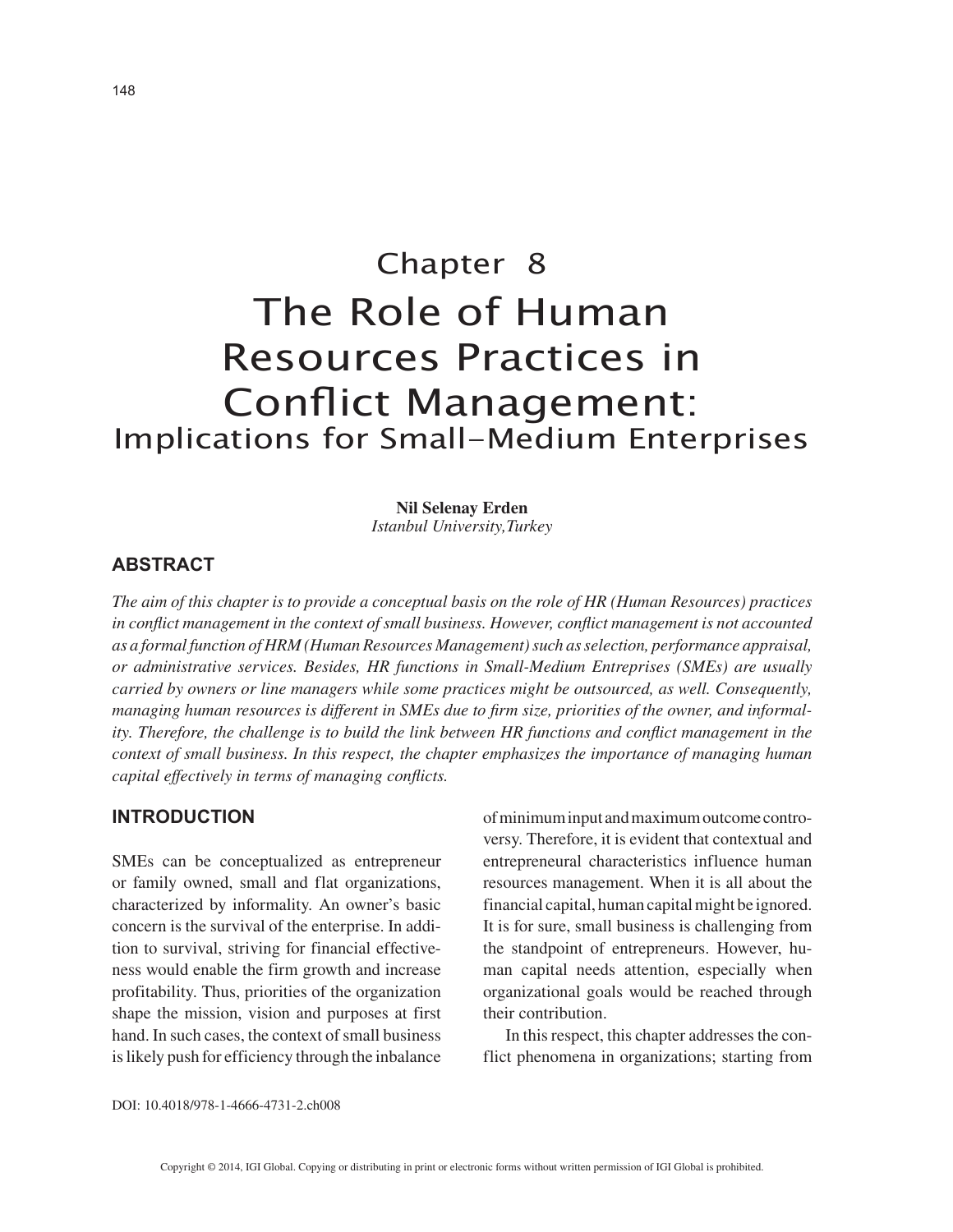the human resources management in SMEs and nature of conflict in small business in relation to human resources management perspective. After providing the background in conflict research, the HRM functions' contribution to conflict management will be presented. Finally, recommendations for potential small business related problems in conflict management and future research directions will be discussed.

In this framework, the objectives of this chapter are, as follows:

- Discuss issues related with human resources management in small business.
- Discuss conflict phenomena in small business to sharpen the focus on work conflict.
- Identify the sources of conflict in small business.
- Build the link between human resources management functions and conflict management.
- Suggest solutions for conflict resolution through the implementation of HR functions.

## **HUMAN RESOURCES MANAGEMENT IN SMALL-MEDIUM ENTERPRISES**

## **SME Growth**

In general, small-medium enterprises are known to be companies that have less than 250 employees. However, number of employees for SMEs differs from country to counrty; depending on the characteristics of the economy (Gibson & Van der Vaart, 2008). For instance, in Albania, a SME is defined as a company that has six to 80 employees while in United Kingdom SMEs are defined to be companies with less than 50 employees (Kushnir, 2010). Thus, no clear definition of SMEs exist as there are many criterion used to define SMEs; such as profitability, sales turnover or size (Storey, 1994), that would again vary among countries. To overcome this confusion, we will use the term SME to refer to companies with less than 50 employees throughout the chapter.

It is a well known fact that a large percentage of newly established small firms die in the first five years, and solely the ones that can adjust to their environment are likely to survive. Once the firm has survived, external and internal barriers to growth come up as new challenges. Therefore, one can think that SMEs make transitions through stages of growth and every stage requires different management techniques (MacMahon & Murphy, 1998).

According to organizational life cycle models, there might be many stages of growth. However, growth stages are not stable with well-defined characteristics. (Kazanjian, 1988). For instance, at the first stage, informality and little planning would exist in a newly established firm. The entrepreneur could adapt formal procedures and establish a solid organizational design to pass through stage two; of which is concerned with growth. Management becomes more professional at this stage. Finally, the firm gets mature at the third step; by implementing rules and regulations while becoming more long-term oriented with planning and strategies (Smith, Mithcell & Summer, 1985). One can think that most SMEs could be at stage one or in the middle of stage one and two; of which seems to be important in terms of firm growth.

SME growth depends on the amount and effective use of financial resources, product development and effective management of human capital through formally established HRM functions (Dobbs & Hamilton, 2006). In this respect, human resources should be concerned as the internal capability of the SMEs and the source for competitive advantage (Katz, Aldrich, Welbourne & Williams, 2000). However, survival needs push for more concern over finance and marketing functions, hence to the underestimation of human resources management. As such, workers in SMEs are described as the invisible workforce (Wilkinson, 1999).